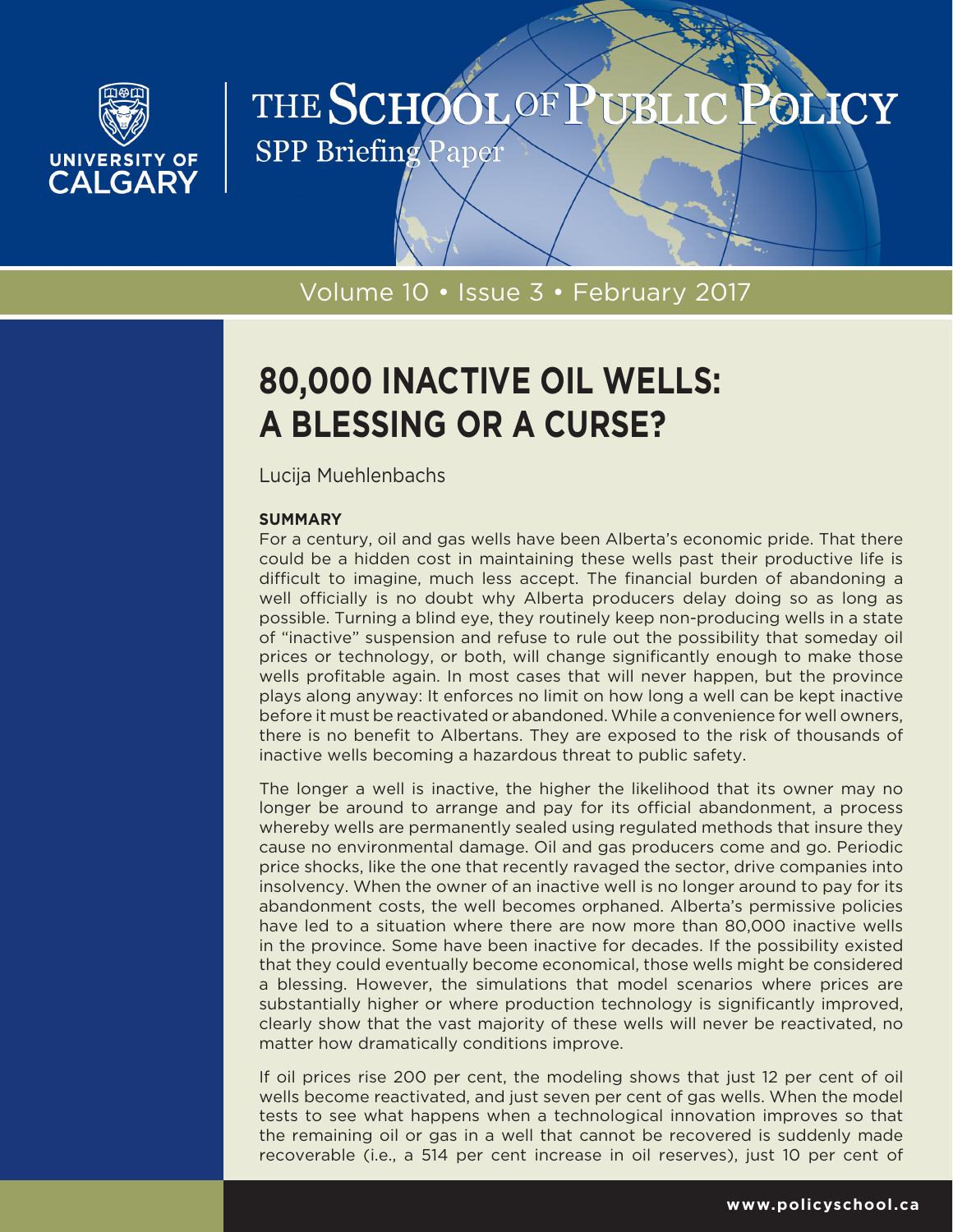inactive oil wells are reactivated, and just six per cent of gas wells. The most effective way to reduce the number of inactive wells, the model finds, is by reducing the cost of their abandonment. With a 25 per cent reduction in abandonment costs, the pool of inactive wells shrinks by 20 per cent for both oil and gas, while the number of abandoned wells increases by nearly 50 per cent for both oil and gas. In all cases, the amount of oil and gas production that would change one way or the other — either by a minimal level of reactivation or a significant wave of abandonment — is marginal and not of meaningful benefit to Albertans.

Creating an industry fund that takes responsibility for a well that has been orphaned has been Alberta's approach to managing all its orphan wells. The deemed liability of 80,000 inactive wells is so large presently that the fund would be insufficient to cover the costs. The only way to prevent the province's vast and growing number of inactive wells from remaining an ongoing risk to the public is by limiting the ability of owners to keep wells inactive as long as they like. Policies should recognize that most inactive wells will likely never produce oil or gas again.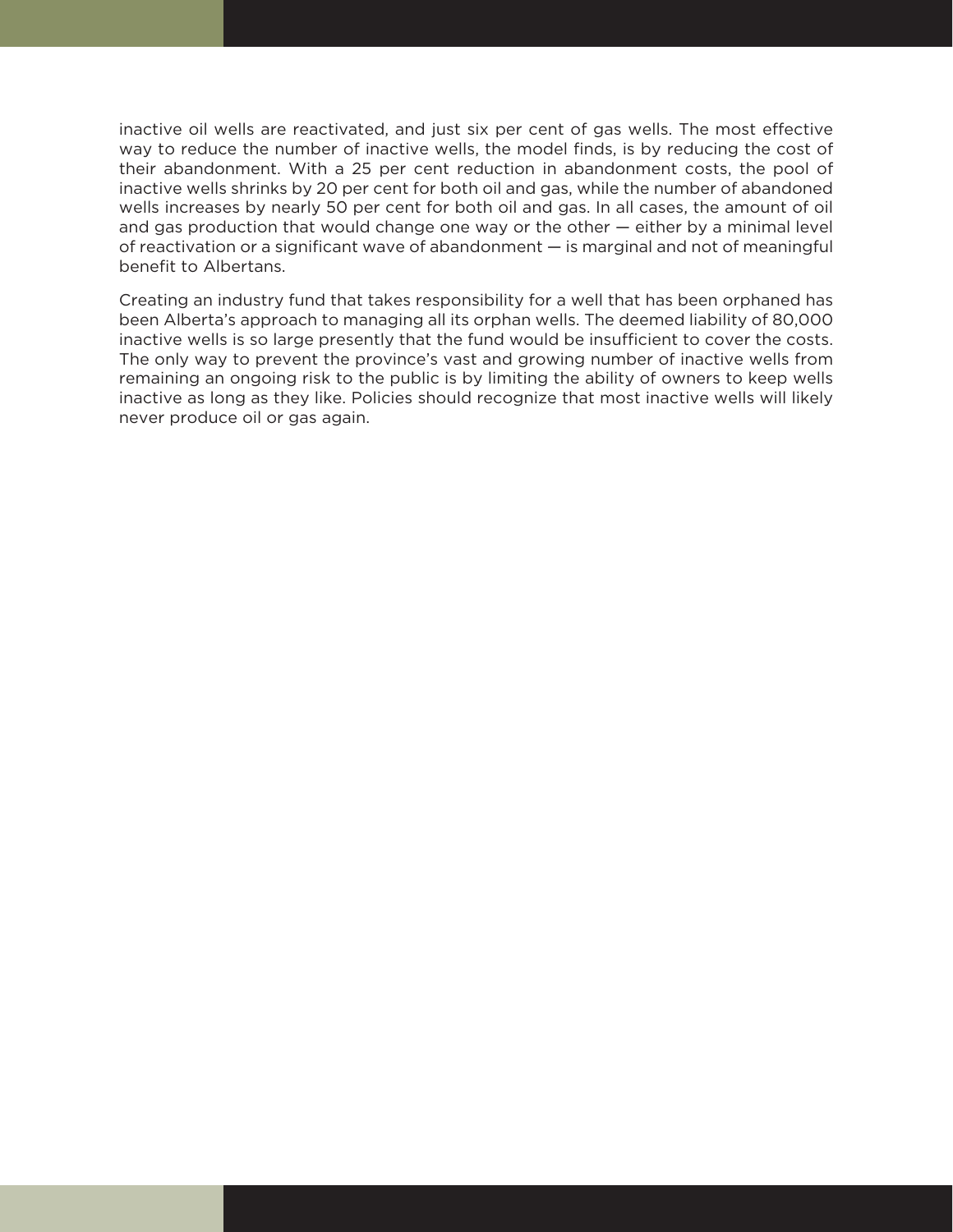## **INTRODUCTION**

Recent news reports have raised alarm over the growing number of orphan oil and gas wells in Alberta and the Alberta Energy Regulator (AER) has recently put into place rules that it hopes will stem the rising number of orphan wells.<sup>1,2</sup>

An orphan well is a well without a legally responsible party to pay for its final closure. The media have pointed to the sharp increase in the number of orphan wells as a cause for concern; in the last 24 months, the number of orphan wells awaiting cleanup has increased from 162 to 768.<sup>3</sup> However, this number is small when compared to the number of inactive wells in Alberta.<sup>4</sup> Inactive wells are wells that have not had any volumetric activity in a year or more but have not yet been permanently closed; these inactive wells, unlike orphan wells, still have a financially viable owner who is expected to pay for the final closure. As of Nov. 26, 2016, there were 81,602 reported inactive wells in Alberta.5

On one hand, these inactive wells could be a blessing if they are ever reactivated and brought back into production. On the other hand, given that they have not yet been permanently closed, they run the risk of imposing environmental costs or eventually becoming orphaned. Current policies in Alberta implicitly treat inactive wells as though they have future production potential by allowing operators to indefinitely suspend operations. If this assumption is wrong, and the inactive wells will not be reactivated in the future, these policies are masking a large potential accumulation of liability, as operators may claim bankruptcy and leave the wells orphaned. This briefing paper reports on the results of a previous paper that tries to disentangle whether "temporary" well suspensions in Alberta are effectively permanent.<sup>6</sup> While this does not speak to how many of the inactive wells will become orphaned, it is nonetheless informative with regards to future liability. Inactive wells that are not going to be reactivated are a liability, whether to their responsible party or to the Orphan Well Association.

Regulations in Alberta require that when the end of an oil or gas well's productive life has been reached, it must be "plugged and abandoned," which requires removing equipment and sealing groundwater formations with cement. The entire wellsite must also be "reclaimed," in other words the surrounding land is revegetated (or brought to a "new use" state).

*<sup>1</sup>* Kelly Cryderman, "'Orphan' wells left behind in oil slump," *The Globe and Mail*, March 18, 2016; Darcy Henton, "Alberta Says Industry Responsible for Reclaiming Oil Wells," Calgary Herald, February 10, 2016; Terry Reith and Briar Stewart, "Alberta faces growing backlog of abandoned oil and gas wells," CBC News, July 14, 2015.

<sup>&</sup>lt;sup>2</sup> Recent new rules to reduce risk can be found at the Alberta Energy Regulator website, https://aer.ca/rules-and-regulations/ bulletins/bulletin-2016-16.

*<sup>3</sup>* See the 2015/2016 annual report and 2013/2014 annual report of the Orphan Well Association at orphanwell.ca. Similarly, 2012 was a year noted for having a "large increase in the number of new orphan wells"; 50 new wells were added to the inventory of 14 orphan wells (Orphan Well Association's 2012/13 Annual Report).

*<sup>4</sup>* Alberta's orphan-well count is also small when compared to the number of orphaned wells in the U.S. An estimated 149,371 orphaned wells are awaiting abandonment. See: Interstate Oil and Gas Compact Commission, "Protecting Our Country's Resources: The States' Case" (2008); and Jacqueline Ho et al., "Plugging the Gaps in Inactive Well Policy: Final Report," Resources for the Future Report (2016).

*<sup>5</sup>* AER Inactive Well Licence List available at: https://www.aer.ca/rules-and-regulations/directives/directive-013.

*<sup>6</sup>* Lucija Muehlenbachs, "A Dynamic Model of Cleanup: Estimating Sunk Costs in Oil And Gas Production," *International Economic Review* 56, 1 (2015): 155-185.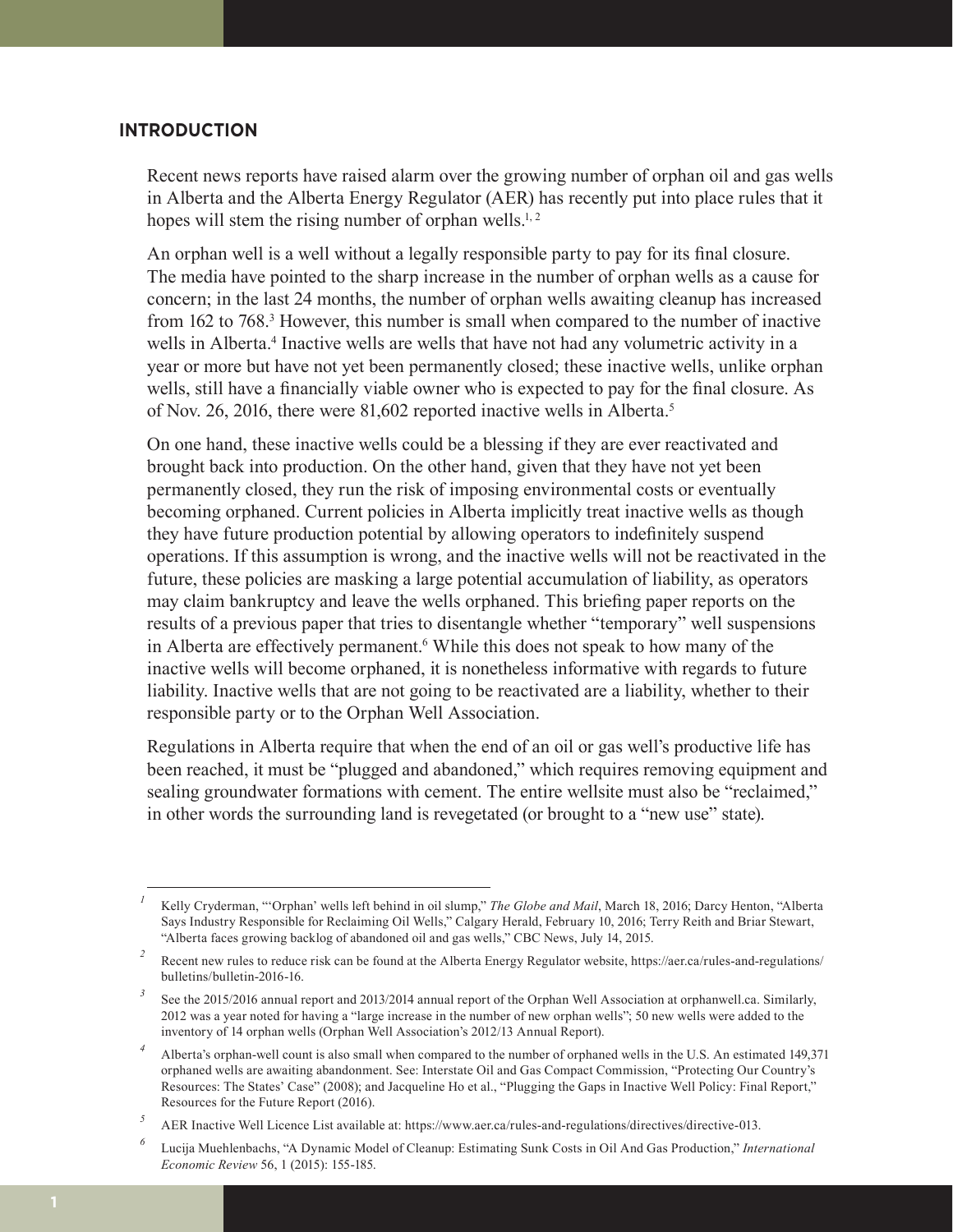Plugging, abandoning, and reclaiming a wellsite can be an expensive endeavour, ranging in cost from \$50,000 to several million dollars.<sup>7</sup> However, a well that has stopped producing need not be immediately plugged, abandoned, and reclaimed; it is possible to "suspend" production.8 Current policies in Alberta do not put a time limit on how long a well can be suspended, allowing wells to be in a suspended state for an indefinite amount of time.<sup>9</sup> This is how we have 80,000 wells that have stopped production but have not been permanently cleaned up. Some of these wells have not produced for 60 years, yet according to the AER, their closure is only temporary.

There are requirements that a well owner must comply with in order to suspend a well. These measures reduce the risk to the environment and the public, but also allow for easier well reactivation, so that the productive life of the well is not cut unnecessarily short. Indeed, the AER views suspended wells as wells that are "not currently considered to be economically viable but could become so in the future."10 However, in order to ensure the possibility that wells can be reactivated, regulators introduce the risk that these wells will become orphaned. Without requiring wells to be permanently closed, it is possible that a well with no hope of reactivation could be left suspended indefinitely. The true expectations of the well operators are unobserved by regulators and therefore it is difficult for regulators to know to what extent temporary closures are being used in lieu of permanent closures.

I describe here the results of a previous paper on the likelihood that inactive wells in Alberta will be reactivated.11 The paper is the first attempt in the economics literature to decipher the true motivations behind well suspensions. This question can be addressed with a statistical method that uses historical decisions to estimate parameters of the model (such as the cost to permanently close a well or the cost to reactivate one), which can then be used in a model to predict future decisions (whether to reactive an inactive well). The model attempts to evaluate whether the inactive wells are still assets by simulating a hypothetical ideal scenario — for example, of high prices and improved technology to see how many of these inactive wells would be reactivated. The paper finds that only with a drastic, arguably implausible increase in prices and recovery rates will there be a significant increase in the number of reactivated oil and gas wells. This implies that wells are typically left suspended not because of the option to reactivate, but rather to avoid costly environmental obligations, coupled with the fact that there is no penalty for leaving wells suspended indefinitely. Thus, the regulatory requirement (or lack thereof) is introducing a high risk of potential future liability for both the industry and taxpayers as most of these suspended wells are not assets and the longer they are suspended, the longer the operator

*<sup>7</sup>* This is a range of costs taken from the popular press and an annual report from Alberta's Orphan Well Association. I am not aware of any dataset on the costs paid for cleaning up non-orphan wells, therefore this is a range, and not indicative of the average cost. See: Cryderman, "'Orphan'"; and Orphan Well Association, 2007/08 Annual Report (Alberta Oil and Gas Orphan Abandonment and Reclamation Association, 2008). In the U.S. the costs are much lower. Expenditures on orphan wells range from US\$474 to US\$575,945. See: Ho et al., "Plugging."

*<sup>8</sup>* Alberta Energy Regulator, "Directive 013: Suspension Requirements for Wells," February 2016. In other jurisdictions, this state of operation is termed "temporarily abandoned."

*<sup>9</sup>* ibid.; Alberta Agriculture and Forestry, "The Inactive Well Compliance Program," http://www1.agric.gov. ab.ca/\$Department/deptdocs.nsf/all/ofa16066.

<sup>&</sup>lt;sup>10</sup> Alberta Energy Regulator website, "How are Wells Suspended," https://www.aer.ca/abandonment-and-reclamation/howare-wells-suspended.

Muehlenbachs, "A Dynamic."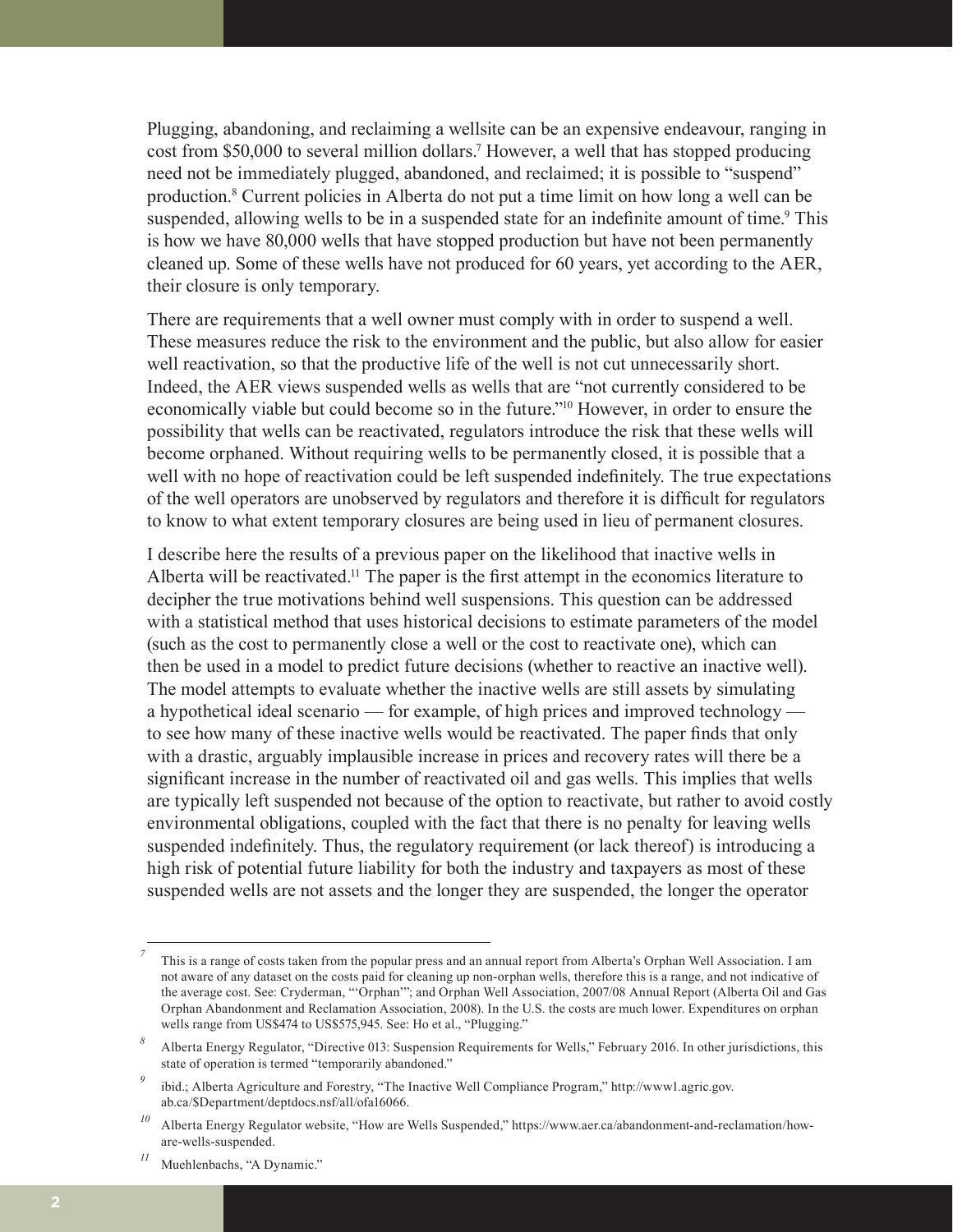is exposed to economic fluctuations that could drive it into bankruptcy, leaving these unproductive suspended wells orphaned.

Provided that there is proper environmental management and monitoring, indefinite suspension could be a well-guided policy if the wells that are eventually reactivated end up producing large quantities of oil and gas. However, the estimation predicts that the quantity of oil and gas supplied from the wells that are reactivated is very small. These findings have far-reaching implications for the oil and gas industry. Assuming that permanent well abandonment poses a lower environmental risk than indefinite suspension, and that the land can be used for other productive purposes, if companies are not taking into account the costs of plugging, abandonment, and reclamation, the development of oil and gas reserves is at a rate above what is socially optimal and subsequent market prices are consequently too low. The policy implication would be to call for stronger mechanisms to ensure companies do not use temporary closure in lieu of permanent closure. The paper summarized here demonstrates that policies for plugging and abandoning oil and gas wells in Alberta are biased towards inexpensive potential restart rather than environmental protection or remediation.

# **POLICY IN ALBERTA**

When a well stops producing, some jurisdictions will allow the well to remain in a temporarily abandoned state so that it need not be immediately plugged, abandoned, and reclaimed. The requirements needed to obtain temporary abandonment vary across jurisdictions, from no requirements at all to needing to cap and plug the wells and perform well-integrity tests.<sup>12</sup> In Alberta, if a well has not produced in six to 12 months, depending on type, then operators must follow specific requirements to temporarily abandon the well, or what Alberta terms "suspend" (a process that is one step from plug and abandon).<sup>13</sup> In the requirements necessary for temporary abandonment, Alberta is on the stringent end of this spectrum, requiring pressure tests every one to five years depending on risk-level, and requiring medium-risk wells to be plugged.14

With regards to the *length of time* a well may remain suspended, Alberta is one of the more lenient jurisdictions as it has no limit set on the length of time a well can remain suspended.<sup>15</sup> Alberta's regulator has the authority to order a wellsite to be plugged and abandoned if the suspended well is not in compliance with regulation; however, this is not a common occurrence and such an order is often rescinded or amended. For example, in 2007 there were only six well-abandonment orders and in 2006 there were 19 well-abandonment orders, but as of June 2009 only two of these wells had been abandoned.16 Therefore, although it is required under the Environmental Protection and Enhancement Act, s. 137,

<sup>&</sup>lt;sup>12</sup> Ho et al., "Plugging."

*<sup>13</sup>* AER, "Directive 013."

*<sup>14</sup>* ibid.

<sup>&</sup>lt;sup>15</sup> In the U.S., the time limit on suspension ranges from six to 300 months. Many states provide extensions that allow wells to remain temporarily abandoned for a longer time period. In about two-thirds of these states there is no limit to the number or duration of extensions. See: Ho et al., "Plugging."

<sup>&</sup>lt;sup>16</sup> Alberta Energy Regulator, "Abandonment and Closure Orders," June 2013.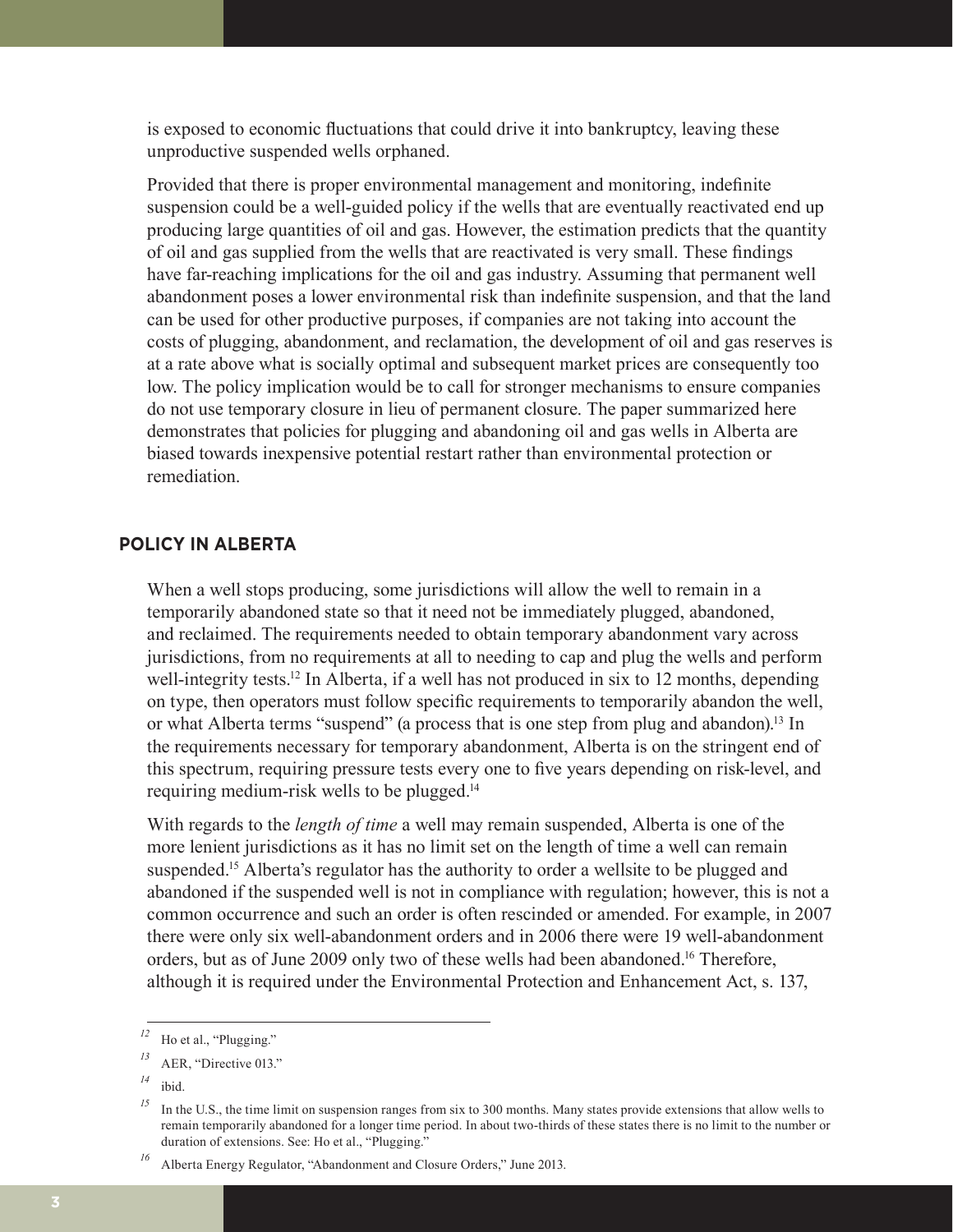that all wells in Alberta eventually be abandoned and reclaimed, it is effectively up to the operator to decide on the time frame.

One issue with allowing for indefinite suspension of inactive wells is that inactive wells are more likely to become orphaned. If, instead of reclaiming a well, an operator leaves it suspended, unpredictable swings in the price of oil like those we have experienced in recent years can drive many once-productive operators into bankruptcy. Productive wells are more likely to be sold, with the proceeds collected by creditors, and inactive wells are more likely to be orphaned. The longer the well is suspended, the more likely it will encounter a low oil price.

This problem has been magnified by the Alberta Court of Appeal's recent Redwater decision, where it ruled that creditors of a bankrupt operator have first rights on proceeds from the sale of the operator's wells.17 Those proceeds are not required to go towards reclamation of the bankrupt debtor's inactive wells. This has the potential to leave even more wells orphaned than before.

In Alberta, orphan wells are managed by the Orphan Well Association (OWA), a not-forprofit association that receives money from the industry through the orphan fund levy. The orphan fund levy is administered and managed by the AER. Due to the increasing problem of orphan wells, in 2016/17 the AER increased this levy from \$15 million to \$30 million annually. However, this fund is inadequate to cover the growing problem of orphan wells. Even if industry kept up this yearly rate of spending, it would take approximately 177 years to pay for deemed liabilities now totalling \$36 billion.<sup>18</sup>

Typically, jurisdictions require companies to post financial bonds as an assurance so the company is liable for part of the abandonment and reclamation costs should it become insolvent. The bond amounts also vary, with many jurisdictions offering blanket bonds, in which a fixed bond amount is charged for all of the company's wells.19 Alberta has an atypical system: a financial bond is only required if a company's liabilities are greater than its assets. Assets are calculated from the quantity of oil and gas produced and liabilities are calculated from the counts of wells of different types.20 The assets-to-liabilities ratio is recalculated for a producer every month. Therefore, it is possible for companies to drill wells without posting any financial assurance bonds as long as the company's current production is high enough to maintain an assets-to-liabilities ratio greater than one.

With bonds set lower than the actual cost of reclamation, leaving a well in a temporarily suspended state is much less expensive than plugging, abandoning and reclaiming it.<sup>21</sup> Final

*<sup>17</sup>* Redwater Energy Corporation v. Grant Thornton Limited and Alberta Energy Regulator (2016), ABQB 278 (Court of Queen's Bench of Alberta, 2016).

*<sup>18</sup>* Hélène M.E. de Beer, "Alberta's end-of-life oil and gas liabilities" (thesis, University of Calgary School of Public Policy), http://prism.ucalgary.ca/bitstream/1880/51698/1/de%20Beer,%20Helena%20Maria%20Elisabeth.pdf.

<sup>&</sup>lt;sup>19</sup> Ho et al., "Plugging."

<sup>&</sup>lt;sup>20</sup> Alberta Energy Regulator, "Directive 006: Licensee Liability Rating (LLR) Program and Licence Transfer Process," February 2016.

<sup>&</sup>lt;sup>21</sup> For example, the annual payment for a wellsite is based on "loss of use" and "adverse effects" only (not on the land value or the entry fee, which is paid one time in the first year). Compensation must be paid until the mineral-rights owner has received a reclamation certificate. The annual payments range between \$167 and \$600 per acre for loss of land use and from \$117 to \$2,500 per acre for general disturbance (Alberta Agricultural and Rural Development, "Compensation For Surface Leases," 2010.)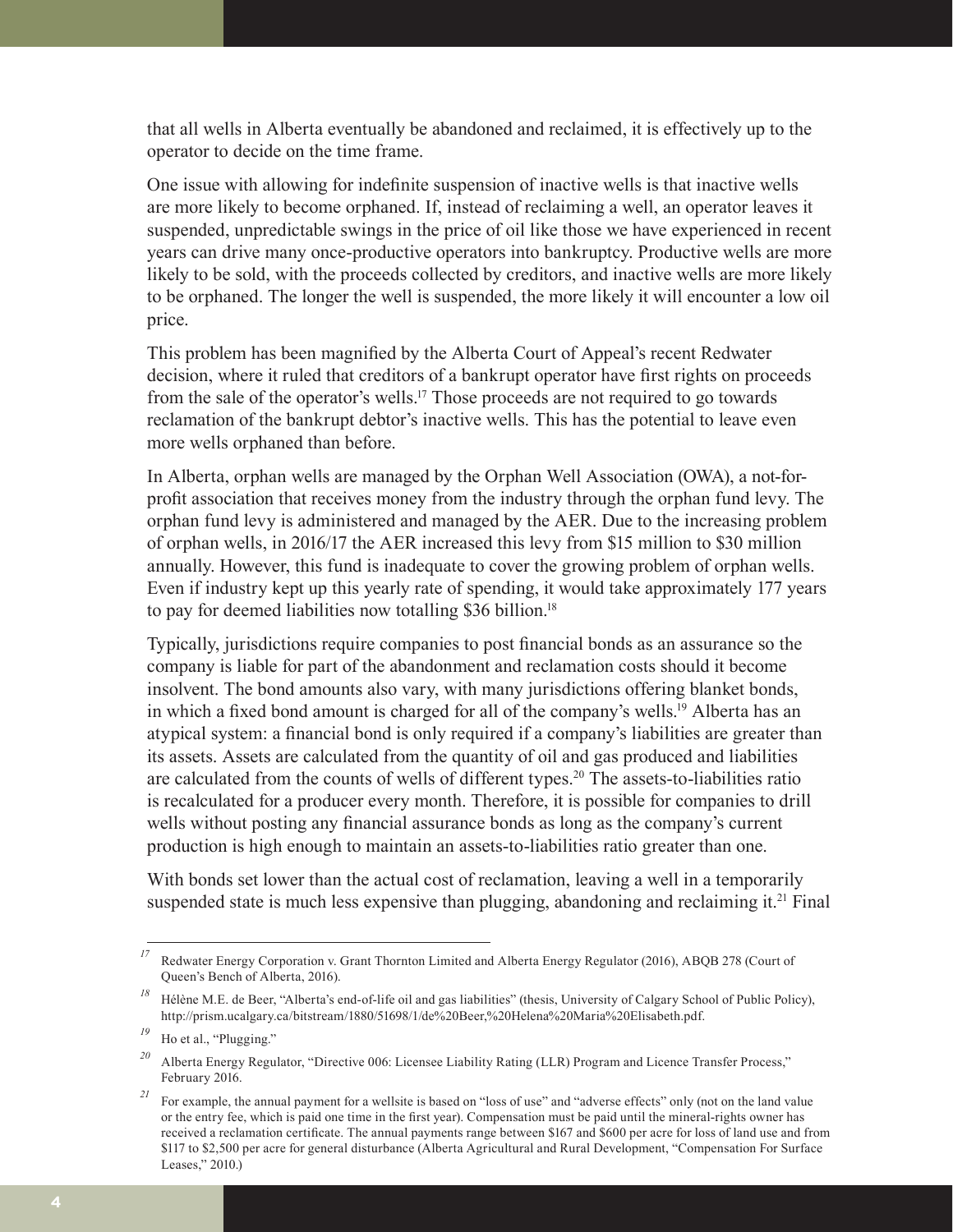cleanup is so costly because of the remediation of existing environmental damages and the implementation of measures to prevent ongoing or future damages. Therefore, by having the option to suspend a well, companies do not have strong incentives to internalize either the environmental risks or future potential liabilities they impose on industry should they go bankrupt.

This type of system works well during an oil boom but not so well during an oil bust, precisely the time when a financial bond is needed. The industry has stressed that should any wells become orphaned, the industry as a whole will cover the cleanup costs through the orphan levy fund.<sup>22</sup> However, even this arrangement is only sustainable as long as the proportion that each company pays is small. During an oil bust, more companies declare bankruptcy, resulting in more orphan wells and fewer companies to split the costs. However, increasing bonding requirements will likely lead to sharp resistance, particularly from small operators with capital constraints.23

# **MODELLING OPERATORS' DECISIONS**

Investments that involve sunk (irreversible, unrecoverable) costs, such as the cost to plug, abandon, and reclaim a well, require special attention when being modelled. For example, if there is a chance that a non-producing well will be reactivated in the future, then there is value in temporarily suspending the well and postponing the investment to permanently close it. There is also value in having the option to wait until the well becomes economically viable again and this value must be incorporated into the decision for the well's operating state. Furthermore, because there is a sunk cost to reactivate a suspended well, even if the forces that were originally behind the suspension are reversed, the well might still not be reactivated. Making matters more complicated is the uncertainty in future oil and gas prices as well as the unknown prospect of future production with future technologies. This makes the estimate of future streams of profits uncertain. All of these features make the decision for the operating state of a well perfect for modelling in a realoptions framework.

Real-options models extend the theory of financial options and apply it to real investments such as building a factory or drilling a well. These models incorporate the fact that there is value in being able to exercise options (e.g., there is value from waiting until next year to decide what to do with a well, in case prices increase). And as one might expect, as the value of the option to postpone decisions increases, the more uncertainty there is. For instance, the less one knows about oil prices next year, the more valuable it is to delay plugging and abandonment. Therefore, one can model the decision of what to do with an active well (keep producing, temporarily suspend, or permanently close) as well as the decision for what to do with a suspended well (keep it suspended, reactivate, or permanently close). The decision can be modelled such that it includes the payoff from each choice as well as the value of all of the available options. Thus, decisions today depend on

*<sup>22</sup>* See Alberta Energy Regulator, "Bulletin 2016-05: First 2016/17 Orphan Fund Levy," March 2016. Each company will pay a portion of the Orphan Well Association's budget, depending on how much of the industry's future deemed liabilities are attributed to it.

*<sup>23</sup>* These concerns are voiced in: Jesse Snyder, "Alberta's New Abandoned-Well Program Makes Compliance Impossible for Some," *Alberta Oil*, October 27, 2015.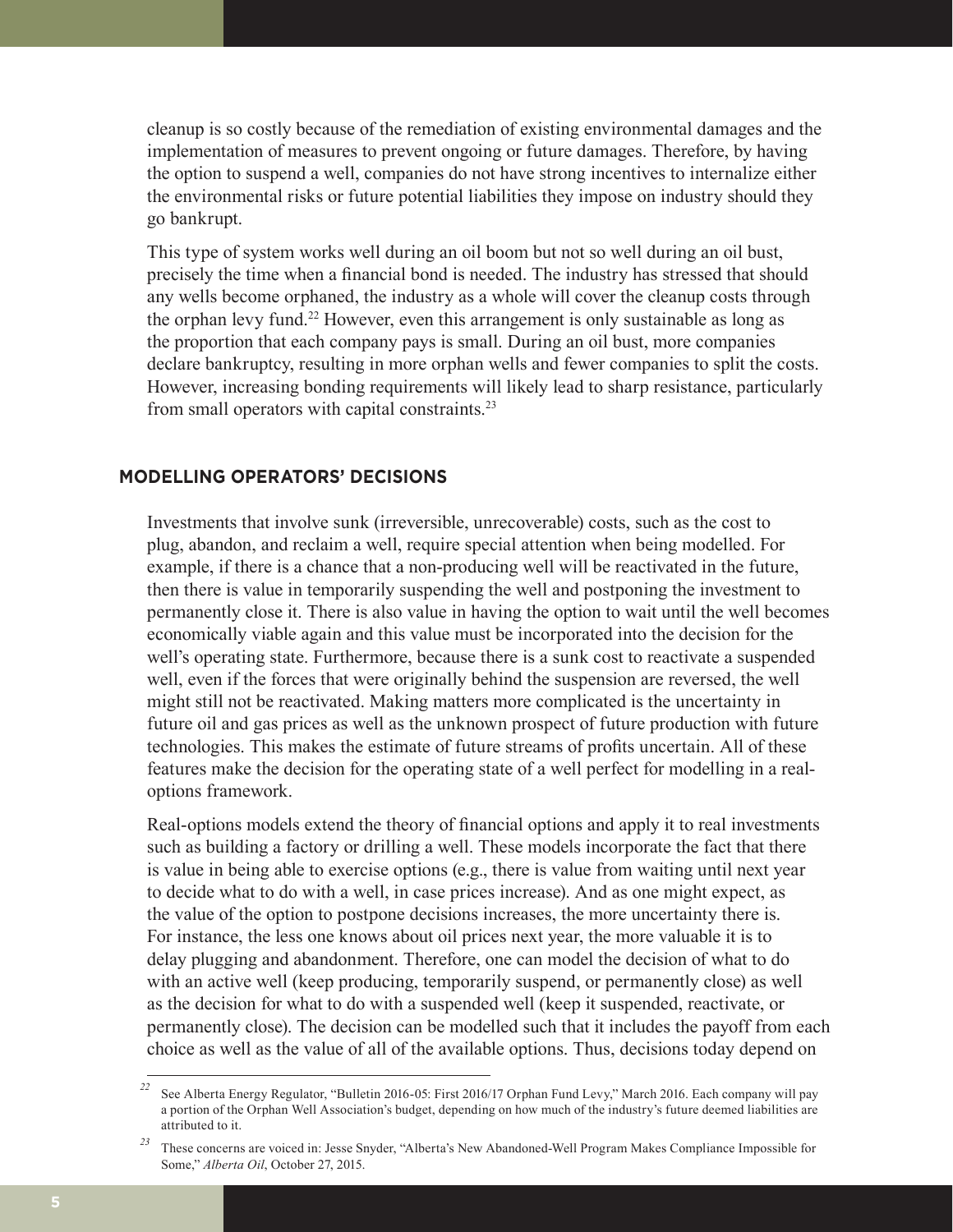all future potential costs as a result of today's decision, such as the cost to reactivate a well, the operations and maintenance costs of a suspended well, the lifting cost per barrel of oil, as well as some estimate of risk. These costs are typically not known to researchers or regulators and therefore these must be estimated.

The real-options model used here includes the following features: The operating state is dynamic and can be changed now, or at some later date; there are unrecoverable sunk costs to changing operating states; and future prices and recovery are uncertain. The operator will choose the option that maximizes the discounted stream of future profits. Each choice and future value depends on the current state of nature (the age of the well, the wellhead price of oil or gas, the per-well remaining reserves, and the current operating state). The choice made affects the current operating state (active, inactive, or plugged) and the remaining reserves per well. The model assumes that the producer maximizes lifetime profits only by choosing the operating state, but not through how much to extract.<sup>24</sup> If the producer decides to extract, the per-period quantity recovered is a random draw from a distribution that depends on the remaining per-well reserves, the age of the well, and estimated parameters governing the probability of future production. The quantity of future production is uncertain; however, with data on past production, a distribution of the probability of future production can be calculated. This probability distribution depends on the estimate of the quantity of oil that is in the ground, which is publicly available for oil and gas pools in Alberta. Therefore, the paper calculates the expected production and the expected price of oil in the future using past well production, quantity of reserves in place, and price movements.

Using an estimation method specifically developed for decisions such as these (irreversible, uncertain, and repeated over time), the parameters of the model (i.e., the costs and operator beliefs about future prices) can be estimated using historical data.<sup>25</sup> The estimation strategy intuitively works as follows: The first step is to estimate the operator's subjective beliefs for how the state variables progress over time. For example, what is the probability distribution of next period's oil price, or next period's remaining reserves. The second step takes these beliefs as given and estimates the cost parameters that result in the highest likelihood of replicating the historical decisions. Once the parameters are estimated, then one has a model of the optimal decision given any state of nature. With a fully estimated model, hypothetical scenarios that we have not seen in the past can be examined.

# **DESCRIPTION OF THE DATA**

To run this model, a dataset at the well level was created in order to observe the decisions of operators per well over time. To do this, five datasets of the Alberta oil and gas industry were combined. The first dataset is a record of historical production from the universe of oil and gas wells in Alberta and was obtained through IHS Inc., which distributes the records collected by the Alberta Energy Regulator. This dataset contains monthly oil and

<sup>&</sup>lt;sup>24</sup> The assumption rests on the assertion that extraction is mainly driven by reserve size and geologic factors, which producers do not have full control over.

*<sup>25</sup>* John Rust, "Optimal Replacement of GMC Bus Engines: An Empirical Model of Harold Zurcher," *Econometrica* (1987): 999-1033.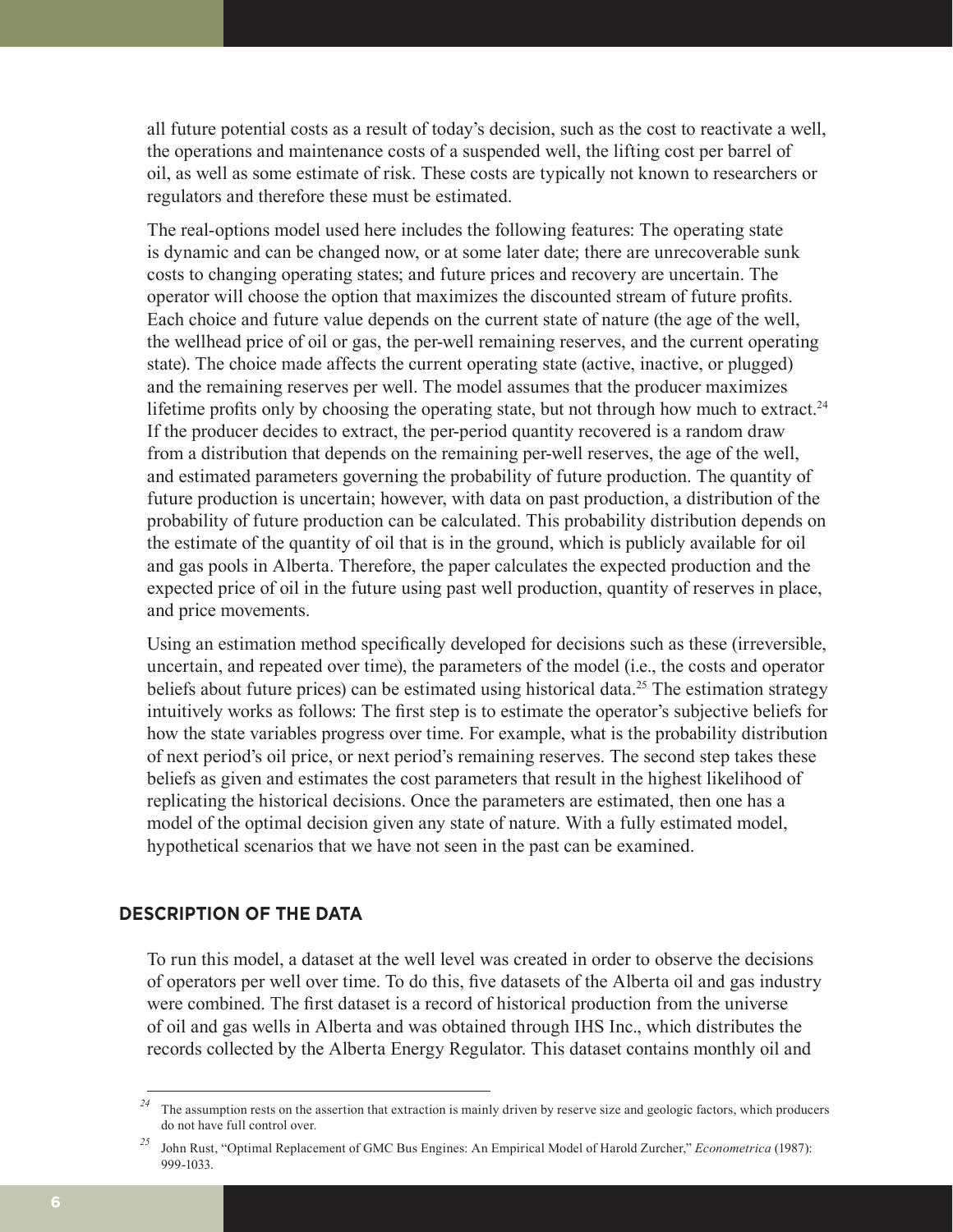gas production information dating back to 1924, with complete records starting after 1961. The data include variables on a well's location (latitude and longitude, as well as the name of the field and pool it is on), depth, licence date, spud date (the day the drill hit the ground), on-production date, and the names of the current and original operators.26

The second dataset is a historical record of official reserve estimates of all non-confidential pools in Alberta from both the Alberta Energy Regulator and the National Energy Board of Canada.27 The dataset spans 2000 to 2007 and contains 67,142 oil and gas pools, although not all pools are observed in every year. This dataset contains: (1) initial oil or gas in place; (2) recovery factor, which is the fraction of the oil or gas in place that can be extracted "under current technology and present and anticipated economic conditions"; (3) initial established reserves, equal to the initial oil or gas in place multiplied by the recovery factor; and (4) remaining established reserves, equal to the initial established reserves minus the cumulative production and surface loss.28 The data also include characteristics of the pools and hydrocarbons in those pools, such as porosity, initial pressure, area, density, temperature, and water saturation. Each pool can be matched to a well. These data are key to the estimation of production potential because they provide insights into each well's current productivity as well as a way to estimate production uncertainty in the future (i.e., how changes in oil and gas prices will impact recovery rates over time).

The third dataset, from the Alberta Energy Regulator, identifies wells that were plugged and abandoned, along with the date of plugging, and the wells that received a reclamation certificate or wells that were deemed reclamation-exempt by Alberta's Environment ministry. A longitudinal dataset is thus created where each well is classified as active, inactive, or plugged for each year from when it was drilled until 2007. A well is classified as active if it produced any volume of oil or gas within that year; it is classified as suspended if it did not produce oil or gas in 12 months or more; and it is classified as abandoned if it appeared in the dataset of abandoned wells.

The fourth dataset, from the Petroleum Services Association of Canada (PSAC), consists of geographic information system (GIS) shape files that designate areas that have similar costs in production and drilling. The PSAC boundaries and well locations were entered into GIS to assign a PSAC area to each well.

The final dataset is the average wellhead price of crude oil and natural gas in Alberta, obtained from the Canadian Association of Petroleum Producers' Statistical Handbook for Canada's Upstream Petroleum Industry.29

Taking the full dataset of the universe of wells in Alberta, some wells are omitted that do not fit into the model created. First, coalbed methane, heavy oil, injection, and water wells are excluded, leaving 350,457 wells in the production dataset. Second, since the model shows that the decision to plug and abandon, stop production, or reactivate a well depends

<sup>&</sup>lt;sup>26</sup> An oilfield is the geographical area where a well is drilled. A field can have multiple pools, but each pool is a distinct reservoir that is confined within impermeable rock or water.

<sup>&</sup>lt;sup>27</sup> All pools eventually lose their confidential status (usually after one year), so this dataset contains nearly all pools in Alberta.

*<sup>28</sup>* Alberta Energy Regulator, "Alberta's Energy Reserves 2007 and Supply/Demand Outlook 2008-2017," 2008.

*<sup>29</sup>* Canadian Association of Petroleum Producers, "Statistical Handbook for Canada's Upstream Petroleum Industry," 2009.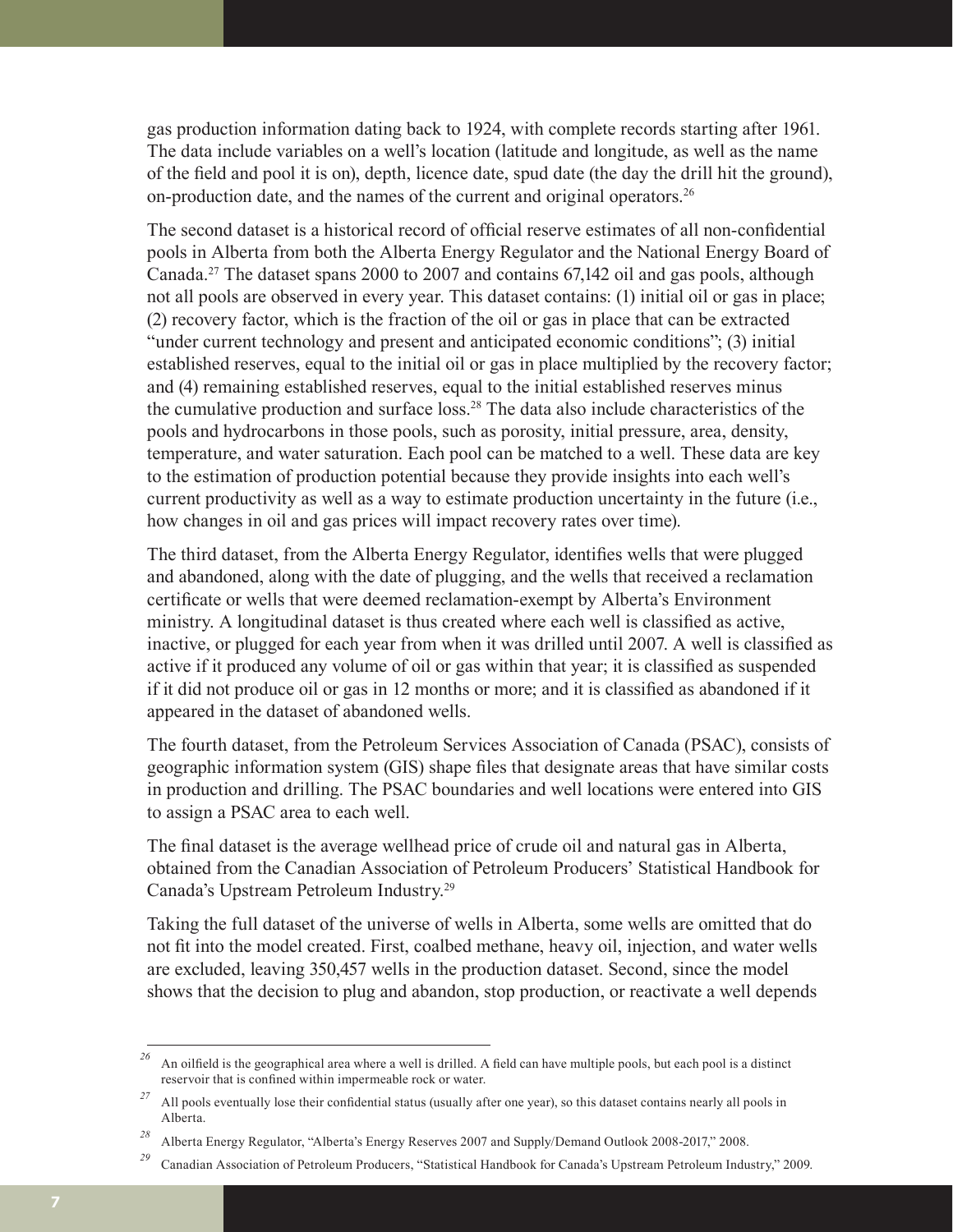on the remaining oil and gas reserves, the full sample is restricted to only those wells that have a reserve estimate. Of the 350,457 wells, 105,207 are in a pool that is listed in the reserves dataset.

The result of this second restriction is that the analysis corresponds to wells that are, or once were, deemed producible (not "dry holes"). Wells that are drilled but do not tap into an oil or gas pool are more likely to be decommissioned without being completed and they will also not show up in the subsample. More than 45 per cent of the wells that are decommissioned in Alberta are decommissioned immediately after being drilled. The results from an estimation using the subsample cannot be generalized to all wells in the full sample, but they could be generalized to wells in the full sample that at one time produced. Whether to complete a well for production is a separate decision from whether to produce from an already completed well. And indeed, it is more challenging to determine the future of wells that have, or once had, a potential for production, as opposed to those that definitely cannot produce.

Thirdly, the subsample is further reduced by deleting any wells that traverse both oil and gas pools, leaving 94,009 wells in the working subsample. This significantly reduces the computational complexity, because modelling the choice to produce oil or gas is avoided without losing much insight into the choice of operating state.

Lastly, wells are then divided into different types depending on: (1) whether the well is an oil or gas well; (2) whether the well is in a single-well pool or a multi-well pool; (3) the applicable royalty regime; and (4) its PSAC area. Then, within these groups, wells are further divided by (5) clusters based on time invariant characteristics (depth, initial pressure, density, water saturation, and temperature).

# **RESULTS**

In order to confirm that the model is capable of making counterfactual predictions, the first check is to see if the model output can identify historical decisions. If so, the model can be adjusted to examine questions in the form of "how many wells would be reactivated if…?" The first thought experiment examined simulates the industry under some different scenarios that operators claim would prompt them to reactivate after they choose to suspend well operations: high prices, improved recovery rates, and reduced reactivation costs. Similarly, two additional scenarios of potential policy options are explored: reducing the costs to plug and abandon wells or increasing the costs of leaving a well suspended. The length of all these scenarios is set at 12 years and the outcomes after 12 years are compared to a business-as-usual, baseline scenario.

In the first scenario, each well type faces the costs estimated for its type, but each now receives a constant "high price" (of \$197.72 per barrel for oil and \$462.44 per thousand cubic metres for gas).30 The results are summarized in Table 1 below. For oil reserves, the growth of reserves does not compensate for the increased production, so there are 24 per cent fewer oil reserves than in the baseline case. Comparatively, for gas reserves, the high

*<sup>30</sup>* These were chosen using the U.S. Energy Information Administration's Annual Energy Outlook of 2009, using the "high price" case in 2030 for oil, and 1.5 times the "high price" case for gas.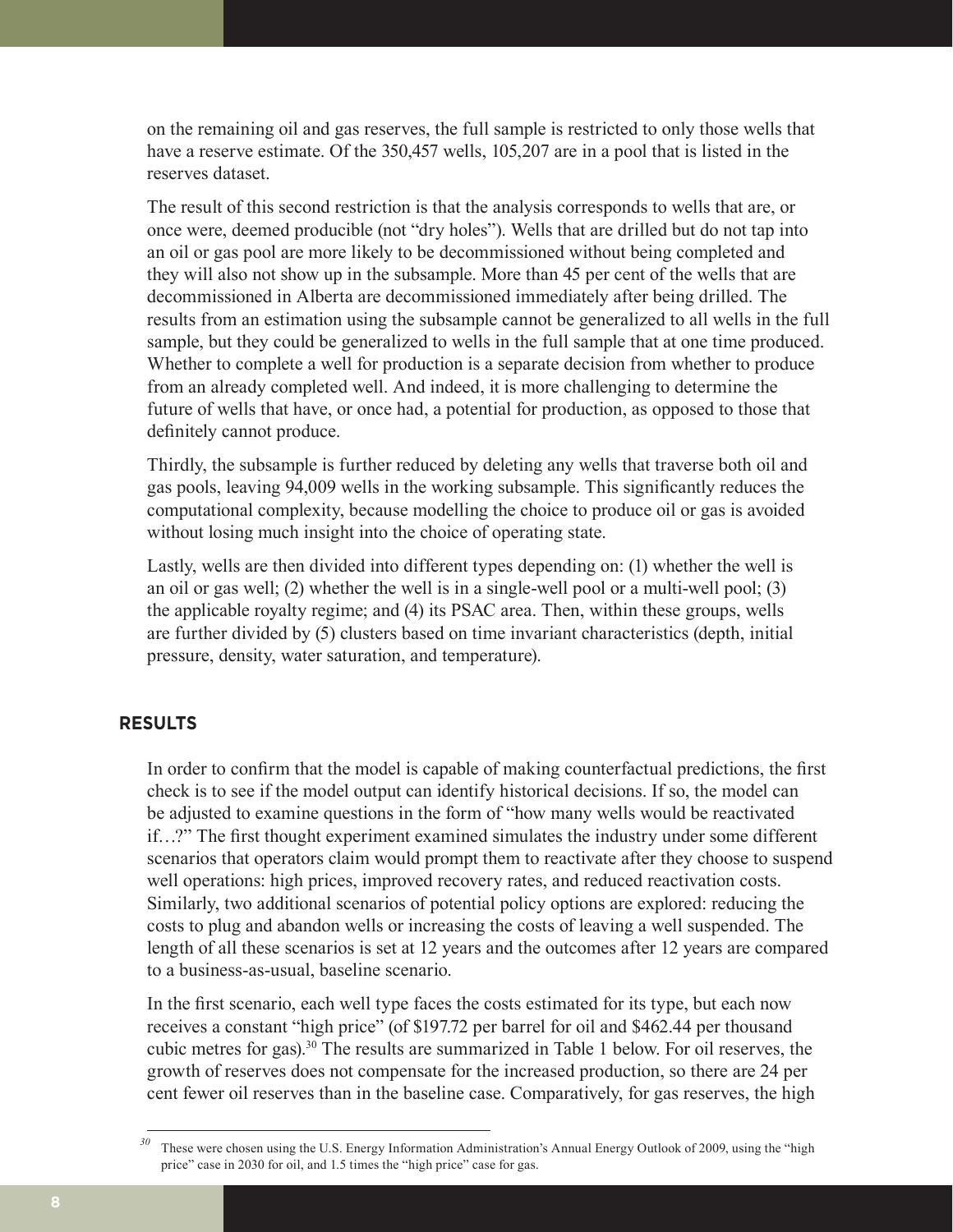price results in more reserve growth showing that the expected returns from investments in exploration or enhanced recovery are greater for gas than for oil. It is fascinating that, despite the active wells being more productive, the increased reserves and higher prices are not sufficient to induce many inactive wells to be reactivated. This is particularly striking in the case of gas wells where, with 78 per cent increased productivity and 120 per cent increased remaining reserves, there are only seven per cent fewer inactive wells than in the baseline case.

|     | <b>Price at End</b><br>of 12 years | Increase in<br><b>Remaining Reserves</b> | Increase in<br><b>Annual Production</b> | Number of<br><b>Active Wells</b> | Number of<br><b>Inactive Wells</b> | Number of<br><b>Abandoned Wells</b> |
|-----|------------------------------------|------------------------------------------|-----------------------------------------|----------------------------------|------------------------------------|-------------------------------------|
| Oil | 320%                               | $-24%$                                   | 21% (21% cumulative)                    | 19%                              | $-12%$                             | $-7\%$                              |
| Gas | 200%                               | 120%                                     | 78% (31% cumu-<br>lative)               | 6%                               | $-7%$                              | -3%                                 |

Note: Values represent the per cent difference between the counterfactual scenarios and the baseline scenario.

In a second scenario, a hypothetical technology change allows for all the oil or gas in place to be recovered. To date, according to the data, recovery rates range from 15 to 95 per cent for gas, with an average of 67 per cent, and from .01 to 90 per cent for oil, with an average of 12 per cent. In the hypothetical scenario, recovery rates are simulated to be 100 per cent of the oil and gas that is in place. The results are summarized in Table 2 below. For both oil and gas, the number of active wells increase with increase in recovery rates. However, this significant increase does not induce the reactivation of many inactive gas wells. A higher recovery rate alone has less of an effect on increasing the number of producing wells than a higher price of oil or gas, which not only improves profits, but also increases reserve growth.

| TABLE 2 | TECHNOLOGY CHANGE INCREASES RECOVERY RATE TO 100 PER CENT |  |  |  |
|---------|-----------------------------------------------------------|--|--|--|
|         |                                                           |  |  |  |

|     | Increase in<br><b>Remaining Reserves</b> | Increase in<br><b>Annual Production</b> | Number of<br><b>Active Wells</b> | Number of<br><b>Inactive Wells</b> | Number of<br><b>Abandoned Wells</b> |
|-----|------------------------------------------|-----------------------------------------|----------------------------------|------------------------------------|-------------------------------------|
| Oil | 514%                                     | 411% (164% cumulative)                  | 17%                              | $-10%$                             | $-7%$                               |
| Gas | 418%                                     | 387% (275% cumulative)                  | 7%                               | $-6%$                              | $-6%$                               |

Note: Values represent the per cent difference between the counterfactual scenarios and the baseline scenario.

However, technology might not only improve recovery factors, but might also decrease the cost to reactivate a well. Therefore, the third scenario simulates the reactivation costs for all well groups dropping by 25 per cent. The results are summarized in Table 3 below. Interestingly, for gas, the additional production from active wells is only marginal: there is only 14 per cent more production in the last year of the simulation (seven per cent more cumulative production). The reactivated oil wells are slightly more productive than gas wells: after 12 years there are 19 per cent more active wells, and 20 per cent more production (only nine per cent more cumulative production than in the baseline case). Corresponding with the increased cumulative production, there are fewer remaining reserves at the end of the 12-year period (a reduction of 11 to 13 per cent). And in the case of gas wells, the production by the end of the 12 years is less than in the baseline case. However due to lack of data on reactivation costs, it is more difficult to assess the probability of a reduction in reactivation costs than it is to assess the probability of an increase in prices or recovery rates.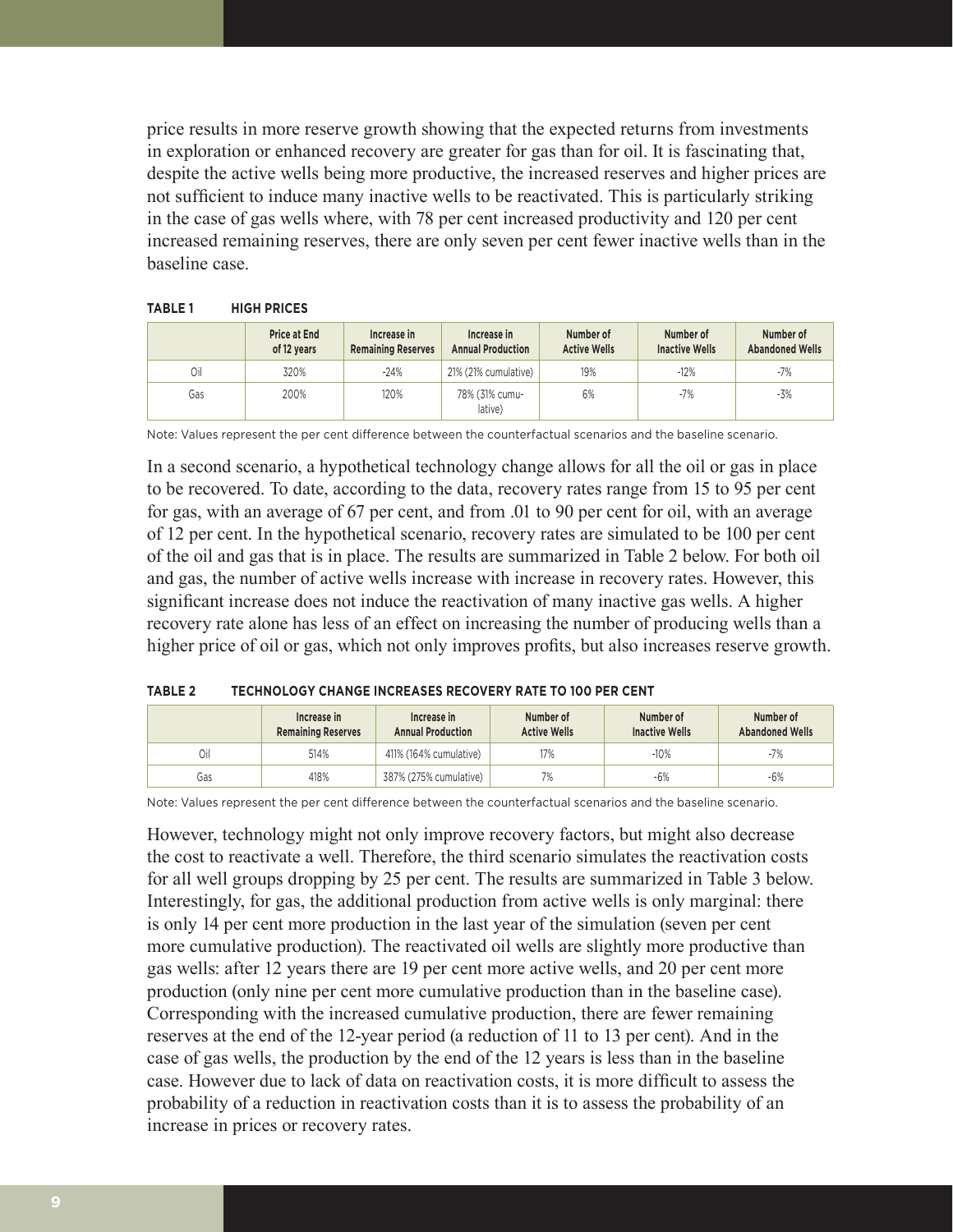#### **TABLE 3 LOW REACTIVATION COSTS**

|     | Increase in<br><b>Remaining Reserves</b> | Increase in<br><b>Annual Production</b> | Number of<br><b>Active Wells</b> | Number of<br><b>Inactive Wells</b> | Number of<br><b>Abandoned Wells</b> |
|-----|------------------------------------------|-----------------------------------------|----------------------------------|------------------------------------|-------------------------------------|
| Oil | $-13%$                                   | 20% (9% cumulative)                     | 19%                              | $-7%$                              | $-12%$                              |
| Gas | $-11%$                                   | 14% (7% cumulative)                     | 9%                               | $-4%$                              | $-10%$                              |

Note: Values represent the per cent difference between the counterfactual scenarios and the baseline scenario.

It is also interesting to look how responsive the model is to changes in the cost of plugging, abandoning, and reclaiming the well. The fourth scenario simulates the 12-year forecast with plugging and reclamation costs being 25 per cent cheaper than in the baseline case and the results are reproduced in Table 4 below. The number of plugged wells is very elastic to plugging costs, as a 25 per cent reduction in cost results in 46 to 48 per cent more abandoned wells. Decreasing abandonment costs might be unappealing to a regulator because not only does the number of inactive wells decrease, but also, this scenario results in 20 per cent fewer active wells. However, production only decreases by two to five per cent, because these wells are not big producers.

#### **TABLE 4 LOW ABANDONMENT COSTS (25 PER CENT CHEAPER)**

|     | Increase in<br><b>Remaining Reserves</b> | Increase in<br><b>Annual Production</b> | Number of<br><b>Active Wells</b> | Number of<br><b>Inactive Wells</b> | Number of<br><b>Abandoned Wells</b> |
|-----|------------------------------------------|-----------------------------------------|----------------------------------|------------------------------------|-------------------------------------|
| Oil | 14%                                      | -17% (-5% cumulative)                   | $-17%$                           | $-20%$                             | 48%                                 |
| Gas | 10%                                      | 6% (-2% cumulative)                     | $-18%$                           | $-20%$                             | 46%                                 |

Note: Values represent the per cent difference between the counterfactual scenarios and the baseline scenario.

In contrast, a policy that increases the cost of suspending a well could increase the number of abandoned wells without decreasing the number of active wells. To examine how responsive the operating choice is to the cost of leaving a well inactive, the final scenario simulates a 12-year forecast of inactivity being 25 per cent more expensive per year. As long as the externalities associated with leaving a well inactive are accounted for, ad infinitum, then leaving a well inactive could be socially optimal. This simulation can be likened to a tax on inactive wells. Such a policy would be more appealing to a regulator that maximizes social welfare, which is a function of production, because under this scenario, the number of decommissioned wells increases (by three to five per cent) as does the number of active wells (by five to six per cent). As expected with the reactivation of wells, this scenario results in an increase in the cumulative oil and gas produced over the 12-year period. However, the increase in cumulative production is less than the increase in reactivated wells (cumulative production only increases by two per cent), indicating that the average reactivated well is considerably less productive.

| <b>TABLE 5</b> | <b>HIGH SUSPENSION COSTS</b> |
|----------------|------------------------------|
|                |                              |

|     | Increase in<br><b>Remaining Reserves</b> | Increase in<br><b>Annual Production</b> | Number of<br><b>Active Wells</b> | Number of<br><b>Inactive Wells</b> | Number of<br><b>Abandoned Wells</b> |
|-----|------------------------------------------|-----------------------------------------|----------------------------------|------------------------------------|-------------------------------------|
| Oil | $-4%$                                    | -5% (2% cumulative)                     | 6%                               | $-9%$                              | 5%                                  |
| Gas | 3%                                       | 11% (2% cumulative)                     | 5%                               | $-13%$                             | 3%                                  |

Note: Values represent the per cent difference between the counterfactual scenarios and the baseline scenario.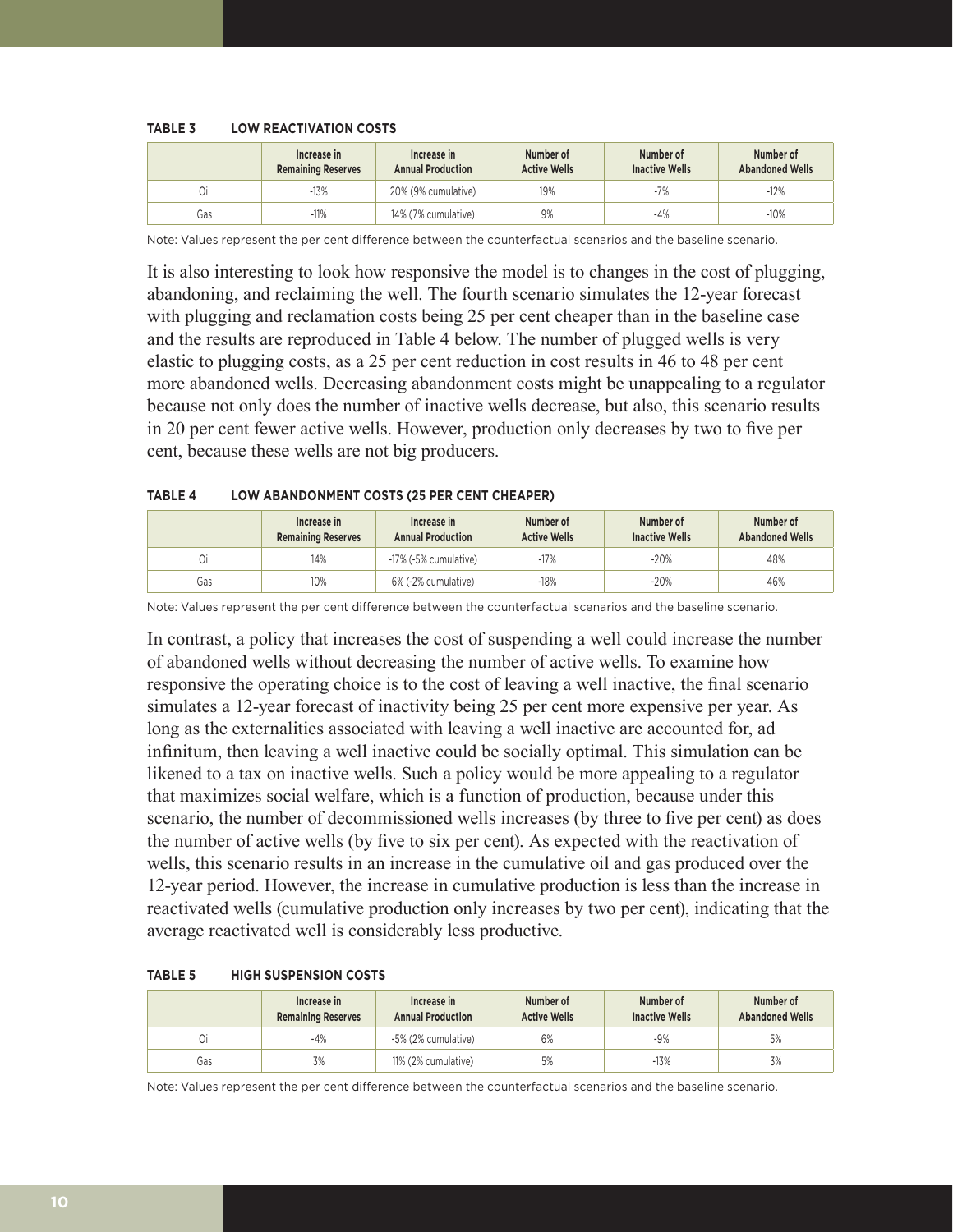# **DISCUSSION AND CONCLUSION**

The paper summarized in this briefing paper aims to determine the rationale for leaving oil and gas wells inactive. Inactive wells can either become an asset, if they eventually are reactivated and contribute to our energy supply, or they could become a liability if they are never reactivated, cause environmental degradation, and must undergo costly cleanup, sometimes at another's expense. These results indicate that inactive wells are indeed a liability, as their future potential as productive resources is limited.

The model finds that the cost of abandonment plays an important part in determining the number of abandoned wells, however a policy to decrease the cost of abandoning a well would result in not only fewer inactive wells, but also fewer active wells, making such a policy less appealing to a regulator that favours increased production. Conversely, a policy of increasing the cost of suspending a well would increase the number of active wells and decrease the number of inactive wells. However, the contribution to the oil and gas supply from the wells that are reactivated would be very small. This calls into question the rationale behind current policies that provide producers the option of deferring a suspended well's reactivation indefinitely, accumulating liability.

If optimistic conditions are not enough to induce well reactivation, this implies that wells are left inactive not because of the option to reactivate, but rather the high sunk costs of abandonment. Should externalities result from suspended wells, then this behaviour may not be socially optimal. Whether this is optimal will depend on the cost of the environmental damages that suspended wells cause. Resources for the Future surveyed the literature on potential damages and found that while the pathways are clearly defined (they include mechanical integrity failure, failed well casings, and cement failure), there is little empirical literature quantifying that damage. For example, there are no studies measuring differences in the rate that methane leaks from suspended wells versus plugged and abandoned wells. This briefing paper has assumed that abandoning wells is a worthwhile endeavour, however, further research into the costs of the environmental damages is warranted.<sup>31</sup>

*<sup>31</sup>* Determining the costs of suspended wells is difficult but doable. The externalities associated with these wells depend on the well location, such as if the well intersects the range of the woodland caribou or is near any houses, for instance. For example, see: "Leaky Calmar well forces demolition of homes," CBC News, December 6, 2010, http://www.cbc.ca/news/ canada/edmonton/leaky-calmar-well-forces-demolition-of-homes-1.939167. Litigation for groundwater contamination provides insights into the cost of groundwater contamination in the worst cases, however it is difficult to value the environmental costs from a given inactive well. See: "Calgary judge hears \$33M lawsuit over natural gas drilling," CBC News, January 18, 2013.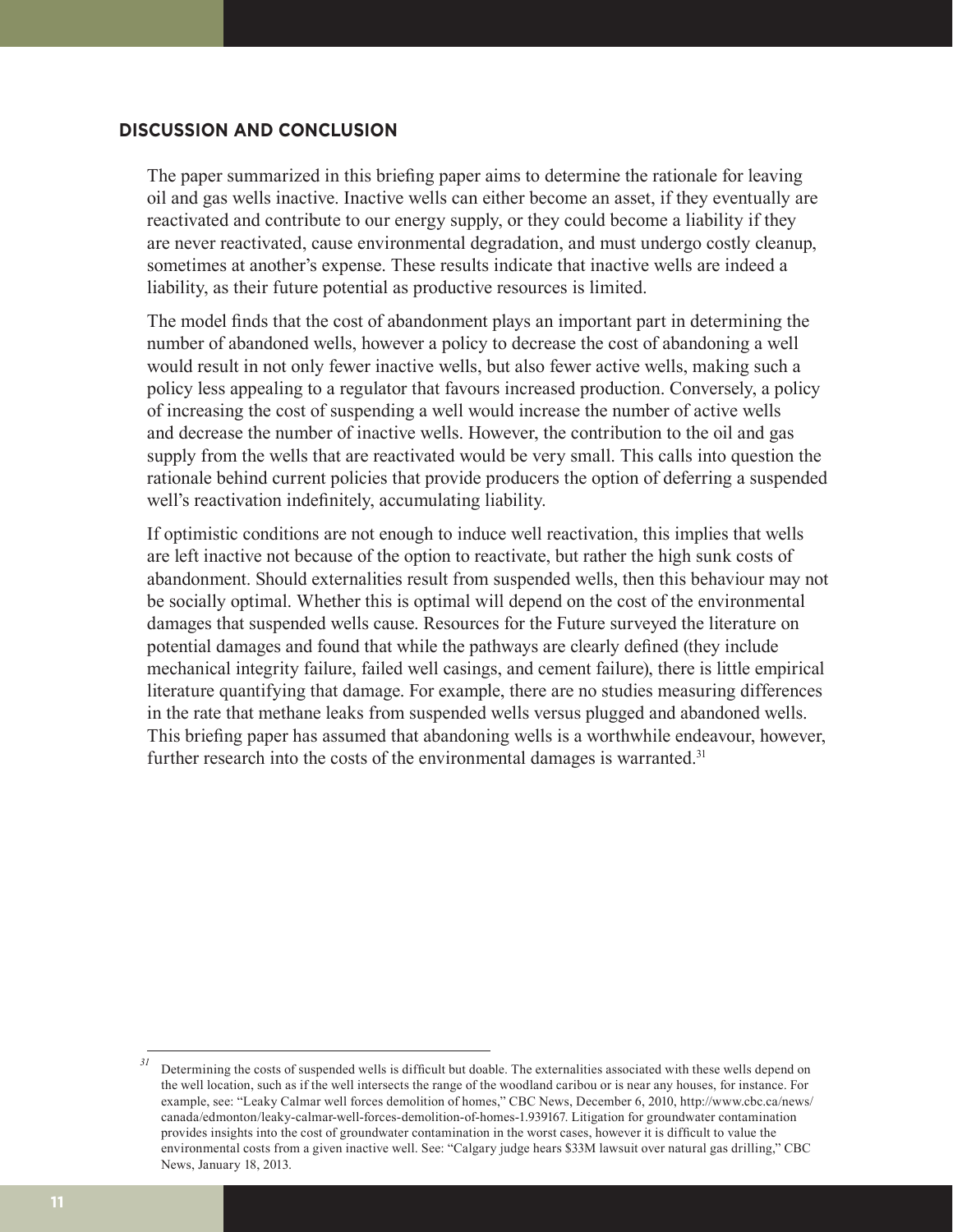## **About the Author**

**Lucija Muehlenbachs** is an assistant professor of economics at the University of Calgary and a visiting fellow at Resources for the Future. Her research focuses on issues in the oil and gas industry. On shale gas she has looked at impacts on property values, surface water quality, fatalities associated with truck traffic and the chemical composition of shale gas waste. Other work includes analyzing inspections of offshore oil and gas facilities in the Gulf of Mexico, the impact of EPA press releases and the impact of low natural gas prices on coal-fired electricity. She graduated from the Agricultural and Resource Economics department at the University of Maryland.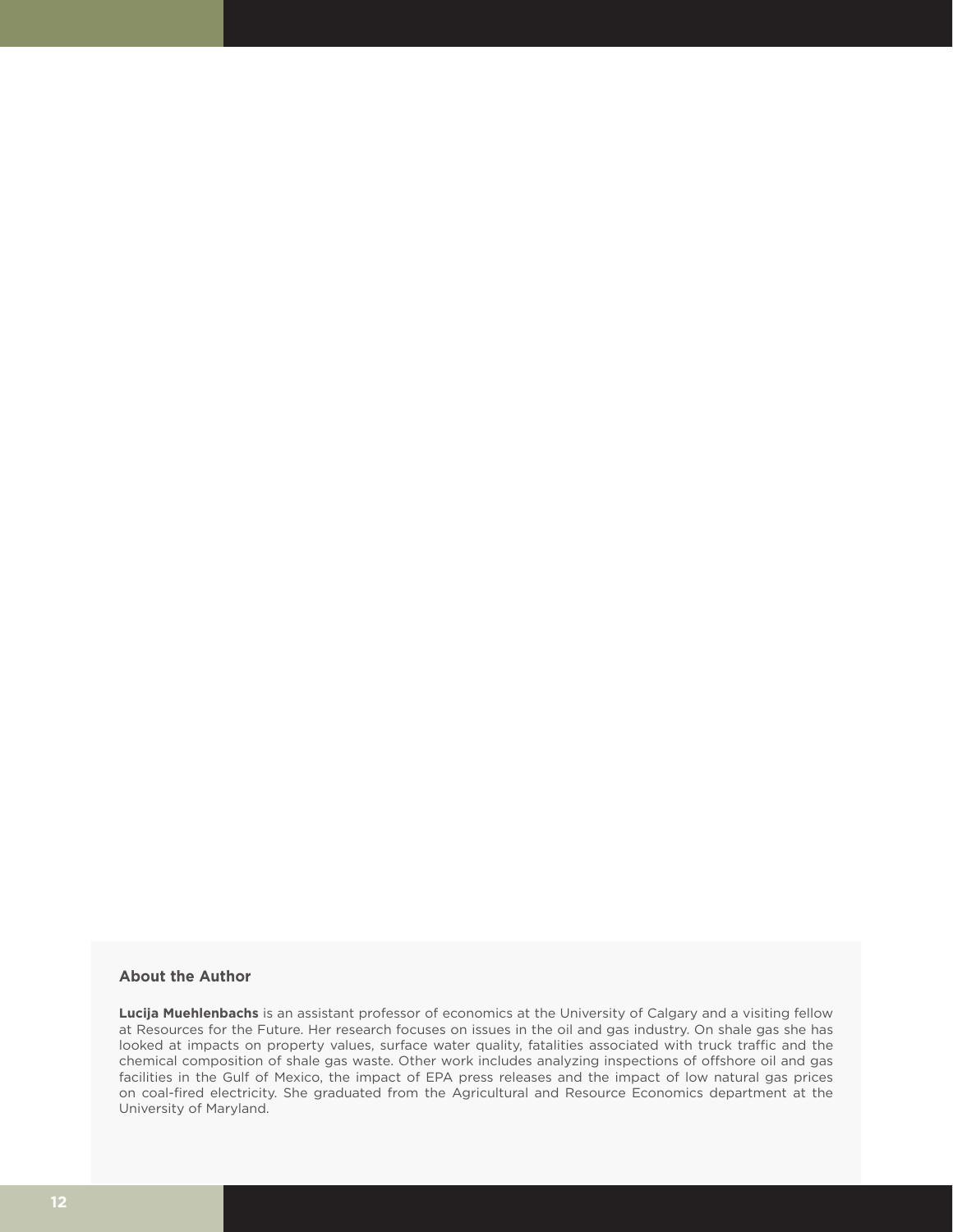## **ABOUT THE SCHOOL OF PUBLIC POLICY**

The School of Public Policy has become the flagship school of its kind in Canada by providing a practical, global and focused perspective on public policy analysis and practice in areas of energy and environmental policy, international policy and economic and social policy that is unique in Canada.

The mission of The School of Public Policy is to strengthen Canada's public service, institutions and economic performance for the betterment of our families, communities and country. We do this by:

- *Building capacity in Government* through the formal training of public servants in degree and non-degree programs, giving the people charged with making public policy work for Canada the hands-on expertise to represent our vital interests both here and abroad;
- *Improving Public Policy Discourse outside Government* through executive and strategic assessment programs, building a stronger understanding of what makes public policy work for those outside of the public sector and helps everyday Canadians make informed decisions on the politics that will shape their futures;
- *Providing a Global Perspective on Public Policy Research* through international collaborations, education, and community outreach programs, bringing global best practices to bear on Canadian public policy, resulting in decisions that benefit all people for the long term, not a few people for the short term.

Our research is conducted to the highest standards of scholarship and objectivity. The decision to pursue research is made by a Research Committee chaired by the Research Director and made up of Area and Program Directors. All research is subject to blind peer-review and the final decision whether or not to publish is made by an independent Director.

#### **The School of Public Policy**

University of Calgary, Downtown Campus 906 8th Avenue S.W., 5th Floor Calgary, Alberta T2P 1H9 Phone: 403 210 3802

#### **DISTRIBUTION**

Our publications are available online at www.policyschool.ca.

#### **DISCLAIMER**

The opinions expressed in these publications are the authors' alone and therefore do not necessarily reflect the opinions of the supporters, staff, or boards of The School of Public Policy.

#### **COPYRIGHT**

Copyright © 2017 by The School of Public Policy. All rights reserved. No part of this publication may be reproduced in any manner whatsoever without written permission except in the case of brief passages quoted in critical articles and reviews.

#### **ISSN**

1919-112x SPP Research Papers (Print) 1919-1138 SPP Research Papers (Online)

#### **DATE OF ISSUE**

February 2017

#### **MEDIA INQUIRIES AND INFORMATION**

For media inquiries, please contact Morten Paulsen at 403-220-2540. Our web site, www.policyschool.ca, contains more information about The School's events, publications, and staff.

#### **DEVELOPMENT**

For information about contributing to The School of Public Policy, please contact Paul Beaudry by telephone at 403-220-4624 or by e-mail at paul.beaudry1@ucalgary.ca.